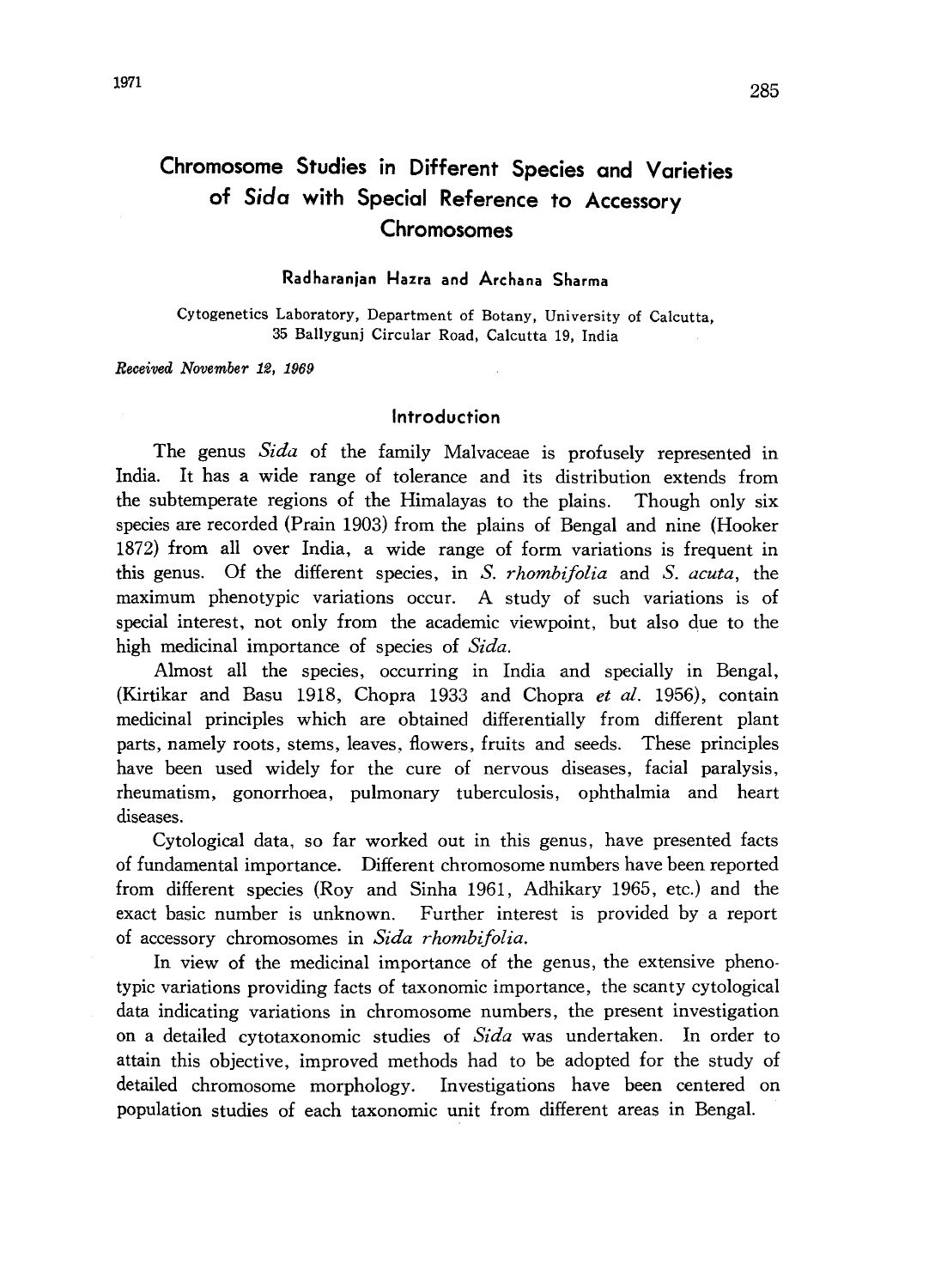# Materials and methods

Nine species and varieties of Sida, occurring in wild state, were collected from different localities of West Bengal and regions adjoining it, mostly from the suburbs of Calcutta.

S. rhombifolia has a wide occurrence with different varieties adapted to different conditions of the soil and other environmental conditions. Under the present study five distinct forms have been observed.

1. S. rhombifolia var. A (typica): Leaves comparatively long rhomboid, narrow, thick, acute and branches green or greyish green.

2. S. rhombifolia var. B (rhomboidea): Leaves comparatively large, broad, rhomboid, acute or sub-acute, branches and leaves green.

3. S. rhombifolia var. C (obovata): Leaf blades obovate.

4. S. rhombifolia var. D: Leaves comparatively short, rhomboid narrow, thin, acute or sub-acute, branches green.

5. S. rhombifolia var. E: Leaves comparatively small, short rhomboid, broad, thick, acute or sub-acute; leaves and branches green or light green; distinctly reddish, when young. Forty-eight populations, from different locali ties, of these varieties were studied.

Somatic and meiotic preparations, both temporary and permanent, were made. Pollen sterility was also noted. Much difficulty was encountered in studying both somatic and meiotic chromosomes as they are small and the cells are full of inclusions. Various pretreating agents, such as, oxyquinoline, p-dichlorobenzene, aesculin, isopsoralene, etc. (Sharma and Ghosh 1951, Sharma and Mookerjea 1955, Sharma and Sarkar 1955, Chaudhuri, Chakraborty and Sharma 1962) were tried. The most effective ones were p-dichlorobenzene and aesculin on different species at  $10-20^{\circ}$ C for periods ranging from 1 to 3 hours.

After pretreatment, the root tips were fixed in acetic acid-ethyl alcohol mixture (1:2) for one hour. They were then hydrolysed and stained in a mixture of 2% aceto-orcein and (N) HCl  $(9:1)$  by heating over a flame for a few seconds. Due to the heavy cytoplasmic contents the root tips were kept in the acid-dye mixture for 24 hours and subsequently squashed in 1% aceto-orcein solution, exerting uniform pressure over the coverglass. Squash preparations were inverted in normal butyl alcohol until coverslips were detached and permanent preparations were made by mounting the slides and coverslips separately in euparal.

For meiotic studies flower buds of suitable size were fixed in acetic acid ethyl alcohol mixture  $(1:2)$  for 24 hours and then kept in 70% alcohol for future observation. Temporary smear preparations were made following Belling's 1% aceto-carmine technique. Pollen preparations by aceto-carmine method for sterility count and Feulgen test for differences in intensity of staining in the B chromosomes, were made.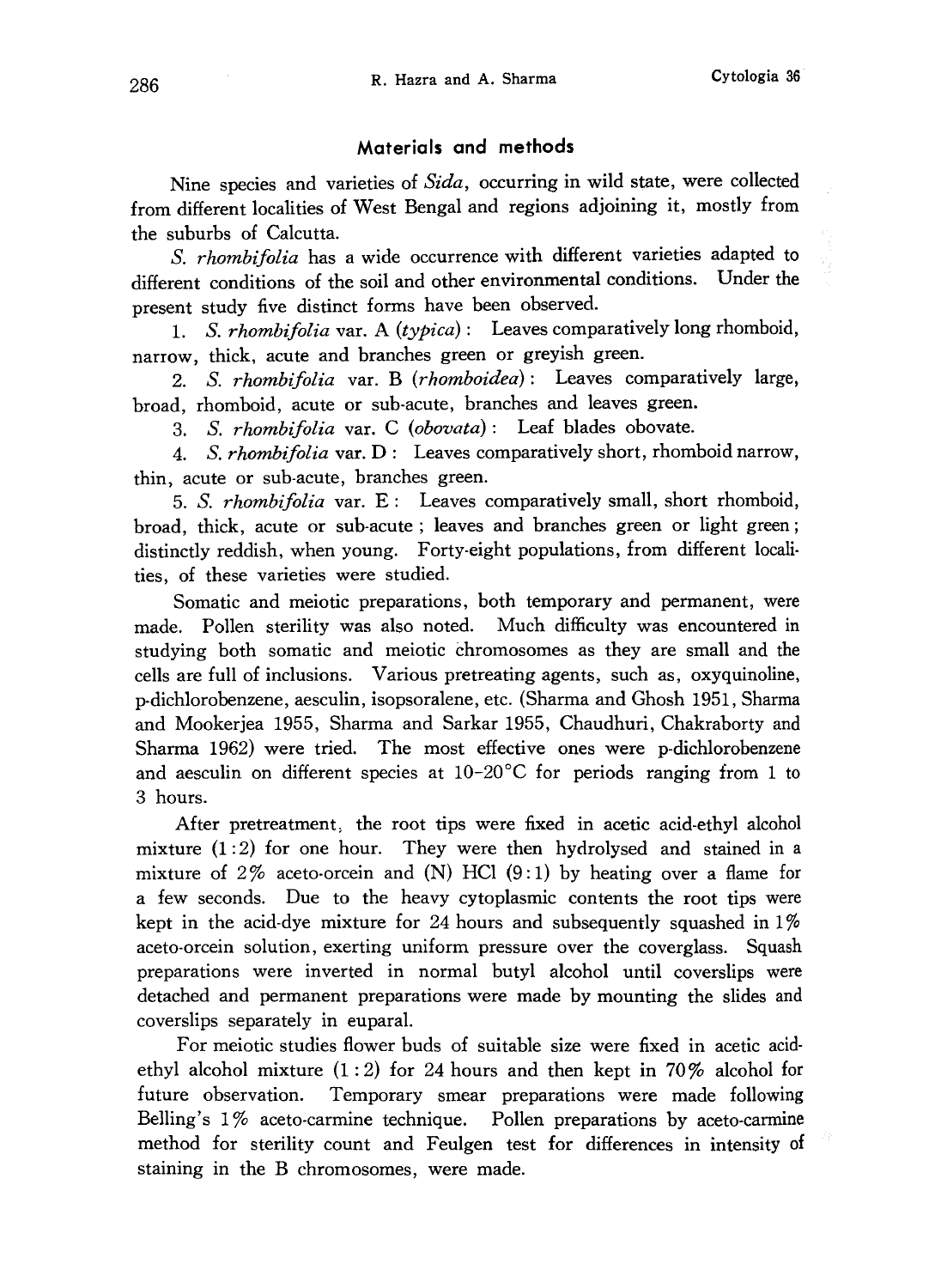Figures were drawn at a table magnification of approximately  $\times 3000$ using a Zeiss compensating eyepiece  $\times 20$  and 1.3 apochromatic condenser. In the figures the chromosomes with secondary constrictions were drawn in outline.

## **Observations**

The somatic chromosome numbers of the different species and varieties under present investigation range from  $2n=14$  to  $2n=28$ . The presence of B chromosomes characterises some of the populations of S. rhombifolia var. A. Polysomy and variations in the pollen sterility are also observed in some of them.

A detailed analysis of the karyotype of the different species and varieties reveals similarity in their gross morphology. On the basis of the relative length of the chromosomes, three groups-comparatively long, medium and short-can be identified. A uniform gradation in size is observed amongst the members of a karyotype. The longer chromosomes usually bear secondary constrictions and the medium and short ones bear median to sub-median primary constrictions. On the basis of their relative size and the positions of primary and secondary constrictions, a general description of the types of chromosomes occurring under this genus is given below. An account on their detailed karyotypes will be given separately for each.

- Type A-Comparatively long chromosome with two constrictions, pri mary and secondary, one nearly median in position and the other submedian at the distal end of the longer arm.
- Type B-Medium sized chromosome with two constrictions, primary and secondary, one median to nearly submedian in position and the other nearly submedian to nearly subterminal at the distal end of the slightly longer arm.
- Type C-Medium sized chromosome with two constrictions, one nearly submedian and the other nearly submedian to nearly subter minal on the longer arm. The chromosome arm between the constrictions is much longer than the end segments.
- Type D-Medium sized chromosome with two constrictions, primary and secondary, both located at submedian to nearly submedian positions at the two opposite ends of the chromosome, dividing it into three equal parts.
- Type E-Medium sized to short chromosome with median to nearly submedian primary constriction.
- Type F-Short to very short chromosome with median to nearly median primary constriction.
- 1. S. acuta Burm.

 $2n=28=C_2+D_2+E_4+F_{20}=2.9\mu$  to  $1.3\mu$  (Figs. 1 and 1a).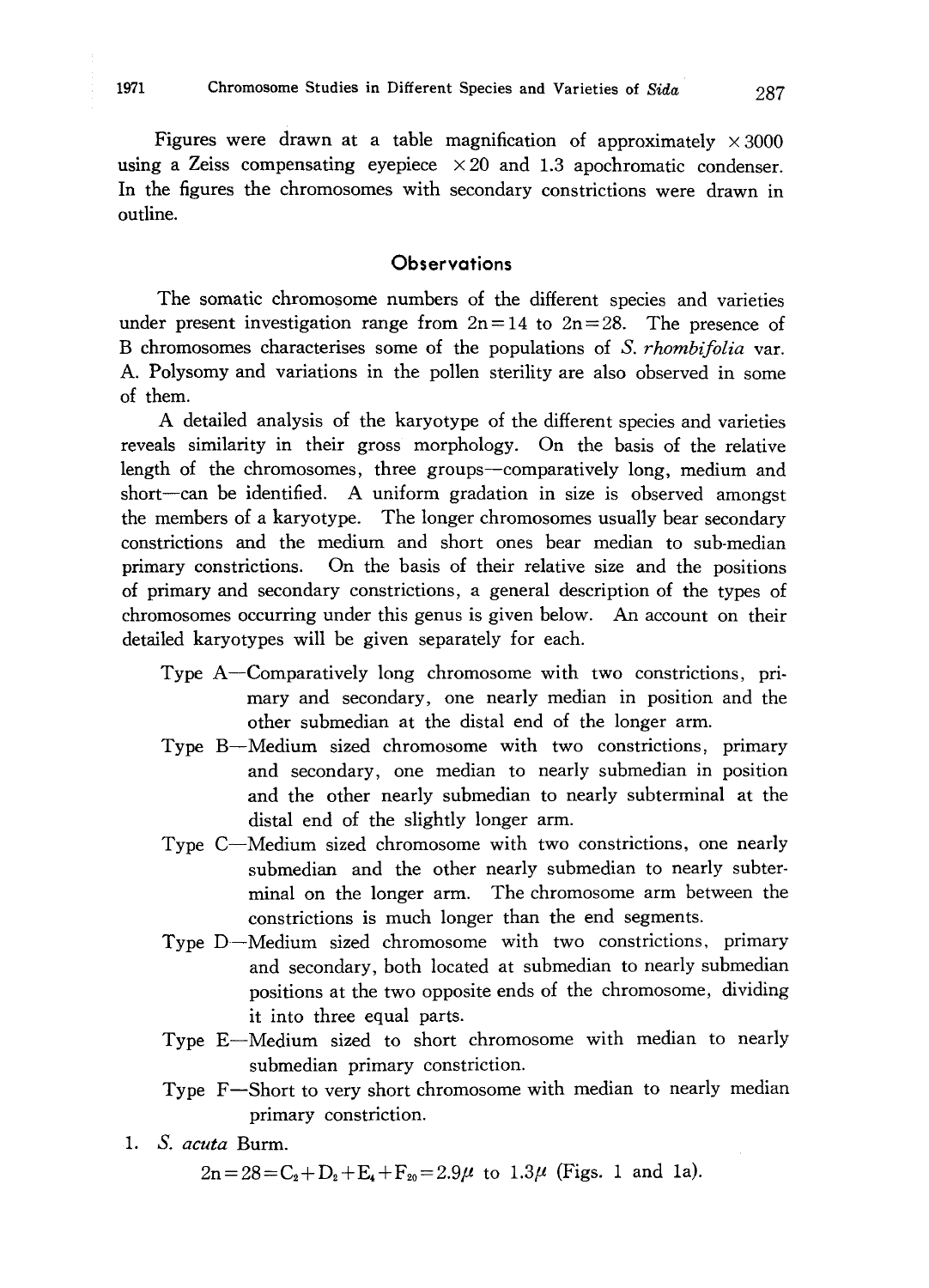Both the constrictions of the C pair are nearly submedian in position. E and F types of chromosomes are larger than the general E and F types.

2. S. cordifolia L.



Figs. 1, 3, 4, 5, 6, 7, 8, 13, 15, 16, 18 and 20. Somatic metaphase plates of Sida acuta, S. cordifolia, S. glutinosa, S. rhombifolia, varieties A (Figs. 5 to 8), B, C, D and E and S. veronicaefolia respectively. Arrows indicate B chromosomes.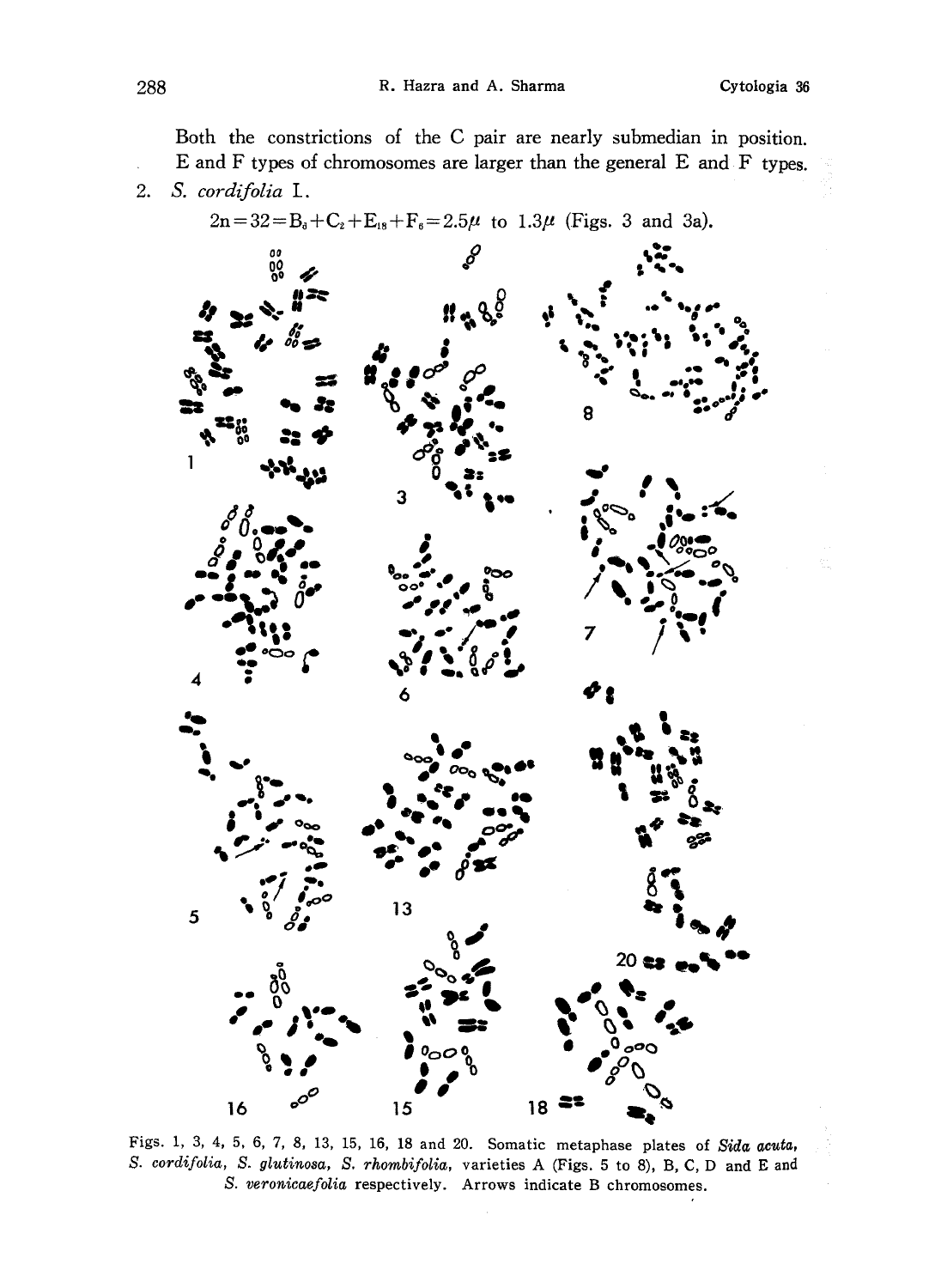# 3. S. glutinosa Cav.

 $2n=32=B_2+C_4+E_{16}+F_{10}=3\mu$  to 1.1 $\mu$  (Figs. 4 and 4a). The B type chromosomes are larger in size than the normal B type. One pair of C type is smaller than the other.



Figs. 2, 9, 10, 11, 12, 14, 17, 19 and 21. Meiotic stages in Sida acuta, S. rhombifolia varieties A (Figs. 9 to 12), B, D and E and S. veronicaefolia respectively. Arrows indicate B chromosomes.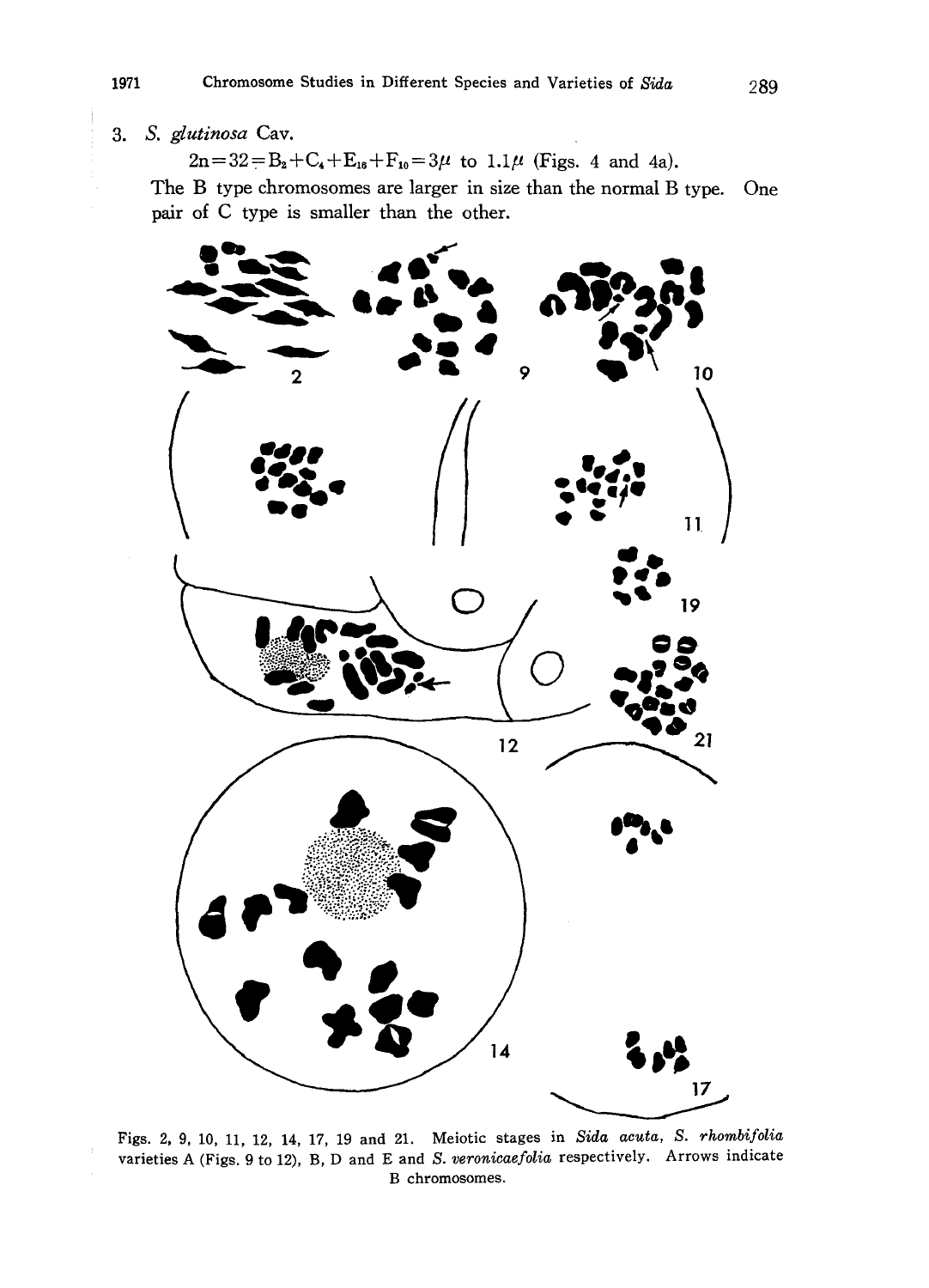4. S. rhombifolia var. A

 $2n=28+0-8B=B_2+C_2+D_2+E_{18}+F_4=2.3\mu$  to  $1\mu$ .

The normal somatic complement shows twenty-eight chromosomes and accessory chromosomes upto 8 in number (Figs. 5 and 5a). In addition to



Figs. la, 3a, 4a, 5a, 13a, 15a, 16a, 18a and 20a. Idiograms of different species and varieties of Sida and histogram showing the total amount of chromatin matter in haploid com plements.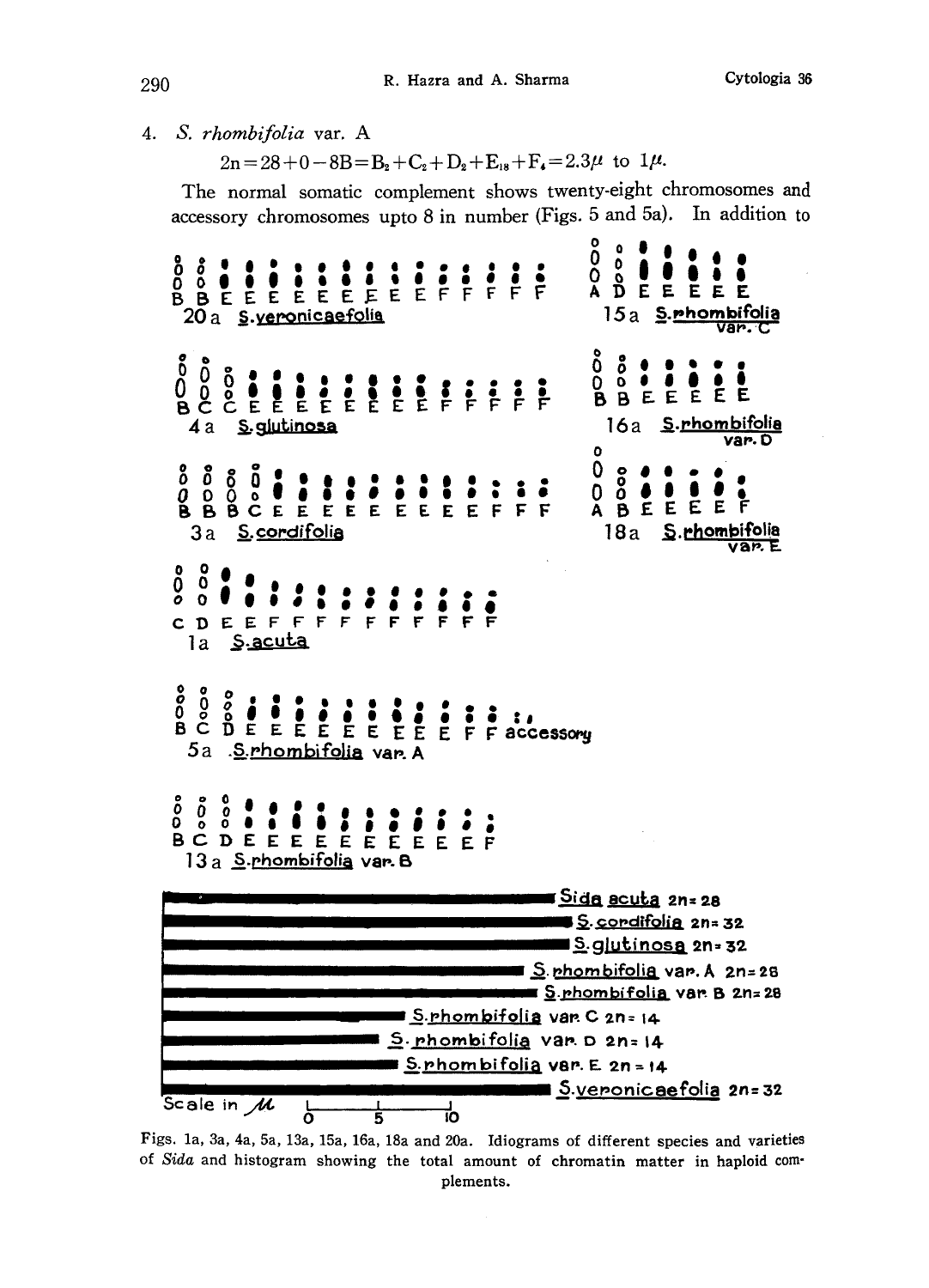the normal complement, somatic nuclei with  $2n=56$  have been observed. Different nuclei also contain different numbers of accessory chromosomes which may be either with or without constrictions and may range from  $0.58\mu$  to  $0.83\mu$  in length (Figs. 6-8).

5. S. rhombifolia var. B

 $2n=28=B_2+C_2+D_2+E_{20}+F_2=2.3\mu$  to  $1\mu$  (Figs. 13 and 13a).

6. S. rhombifolia var. C

 $2n=14=A_2+D_2+E_{10}=3\mu$  to  $1.9\mu$  (Figs. 15 and 15a).

7. S. rhombifolia var. D

 $2n=14=B_4+E_{10}=2.6\mu$  to 1.6 $\mu$  (Figs. 16 and 16a).

8. S. rhombifolia var. E

 $2n=14=A_2+B_2+E_3+F_2=3.5\mu$  to 1.6 $\mu$  (Figs. 18 and 18a).

A pair is distinctive in being comparatively much longer than the rest. 9. S. veronicaefolia Lamk.

 $2n=32=B_4+E_{18}+F_{10}=2.3\mu$  to  $1.2\mu$  (Figs. 20 and 20a).

Table 1. Showing variation in the number of B chromosomes in the somatic cells of the variety A (typica) collected from different places and different populations of the same place

| Population    | Somatic cells<br>with Bs in $%$ | % of cells with |       |       |                 |                 |                          |                 |      |
|---------------|---------------------------------|-----------------|-------|-------|-----------------|-----------------|--------------------------|-----------------|------|
|               |                                 | 1B              | 2Bs   | 3Bs   | 4B <sub>S</sub> | 5B <sub>S</sub> | 6Bs                      | 7B <sub>s</sub> | 8Bs  |
| $*$ Bot 1     | 30.40                           | 8.19            | 9.00  |       | 7.10            | 5.05            | $\overline{\phantom{a}}$ | 1.06            |      |
| Bot 2         | 25.52                           | 5.05            | 9.10  | 11.05 |                 |                 | 0.32                     |                 |      |
| Bot 3 to 6    | nil                             |                 |       |       |                 |                 |                          |                 |      |
| Bot 7         | 18.25                           | 4.09            | 6.08  | 7.05  |                 |                 | 1.03                     |                 |      |
| Bot 8         | 31.28                           | 7.05            | 9.09  | 8.10  | 3.00            |                 | 2.03                     |                 | 2.01 |
| Bot 9         | 48.30                           | 15.08           | 13.10 | 9.02  | 5.00            | 3.03            | $\overline{\phantom{a}}$ | 2.03            | 1.04 |
| **Eden 1 to 5 | nil                             |                 |       |       |                 |                 |                          |                 |      |
| ***Zoo 1 to 4 | nil                             |                 |       |       |                 |                 |                          |                 |      |

\* Bot=populations collected from Indian Botanic Gardens (adjacent localities)

\*\* Eden=populations collected from Eden Gardens (adjacent localities)

\*\*\* Zoo=populations collected from Zoological Gardens (adjacent localities)

Meiotic study reveals normal  $n=16$  (S. veronicaefolia),  $n=14$  (S. rhombifolia var. B and S. acuta),  $n=14+0-4B$  (S. rhombifolia var. A),  $n=7$  (S. rhombifolia var. D and var. E) in metaphases I and II without appreciable abnormalities (Figs, 21, 14, 2, 9, 17 and 19). Pollen mother cells of S. rhombifolia var. A show variations in the number of B chromosome (Figs. 9-12). B chromosomes are lesser in number than those present in the somatic cells. Irregularities, like lagging and irregular distribution of the B chromo somes, have been observed in the pollen mother cells. Feulgen test for the 13 chromosomes is found to be negative. Pollen sterility difference is observed in the different populations of S. rhombifolia var. A.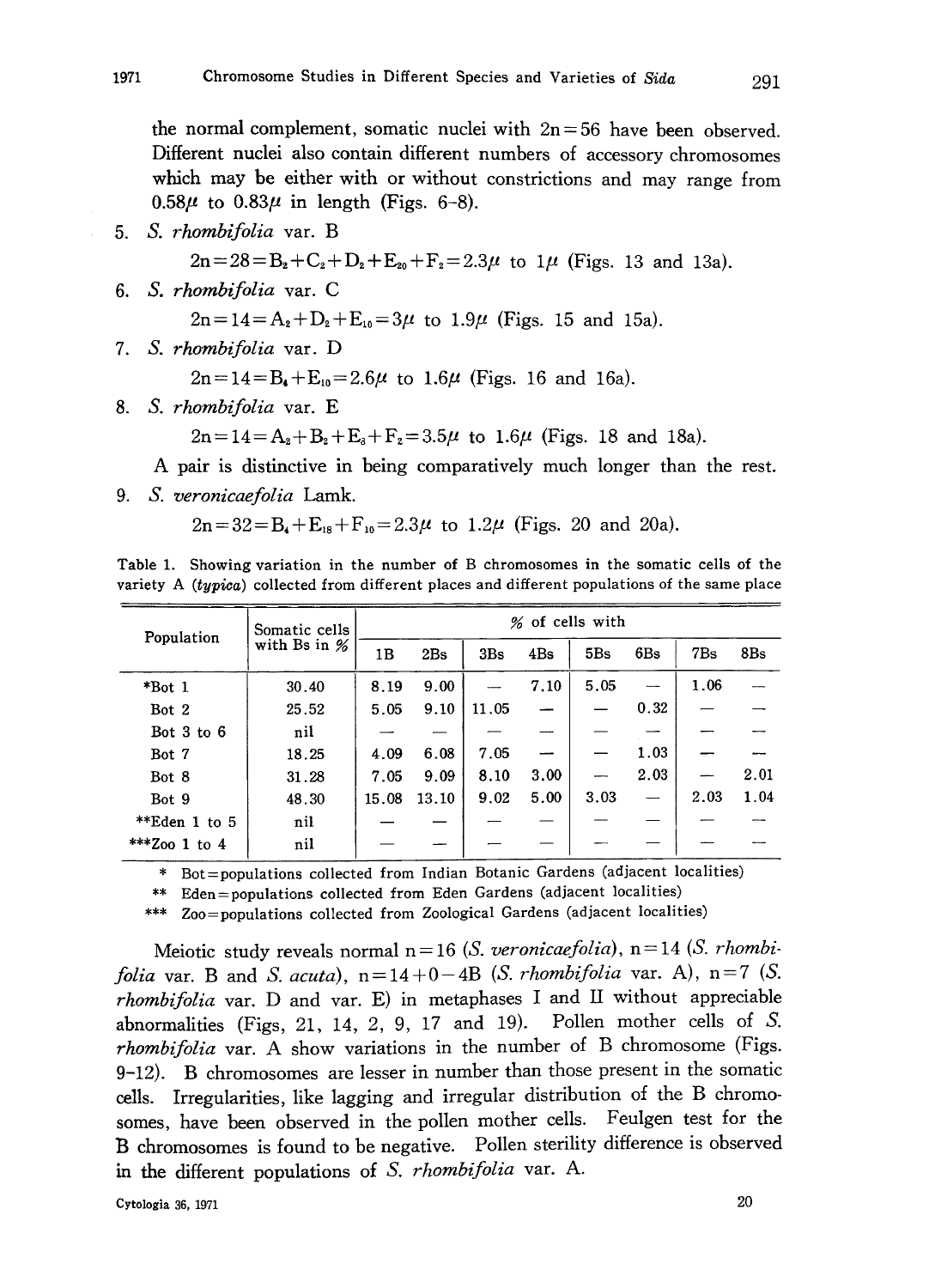| Population | $%$ of<br>PMC with<br>Bs | % of PMC with |                 |                 |      |  |  |  |
|------------|--------------------------|---------------|-----------------|-----------------|------|--|--|--|
|            |                          | 1B            | 2B <sub>s</sub> | 3B <sub>s</sub> | 4Bs  |  |  |  |
| Bot 1      | 18.92                    | 13.57         | 5.35            |                 |      |  |  |  |
| Bot 2      | 13.26                    | 9.15          | 3.10            |                 | 1.01 |  |  |  |
| Bot 5      | 10.56                    | 7.25          | 2.19            | 1.12            |      |  |  |  |
| Bot 8      | 12.83                    | 8.19          | 4.05            |                 | 0.59 |  |  |  |
| Bot 9      | 22.48                    | 17.18         | 5.30            |                 |      |  |  |  |

Table 2. Showing B chromosomes in the meiotic cells of different populations of the variety A (typica)

# Discussion

### Analysis of chromosome numbers

A glance at the previous records of chromosome numbers in different species of *Sida* shows that in addition to 7 and 8 chromosomes in the haploid set (Skovsted 1935, Nascimento 1941, Covas and Schnack 1946, Krapovikas 1957, Basak 1959, Raghavan and Arora 1958, Diers 1961), occasional cases have been recorded with  $2n=34$  chromosomes in a variety of S. veronicaefolia (Adhikary 1965),  $2n = 22$  chromosomes in S. hederacea (Heiser and Whitaker 1948) and  $2n=18$  in a variety of S. acuta (Roy and Sinha 1961). In the present investigation, out of the nine species and varieties studied, six have shown a basic set of 7 chromosomes, whereas multiples of 8 have been found in the other three. As most of the species of this genus are characterised by n=7 chromosomes which appears to be deep seated in this taxon , this number is apparently basic for this genus. A further confirmation of the above statement may be obtained from the fact that such varying numbers like  $n=9$ , may be found in occasional individuals of the same species showing otherwise  $n=7$  chromosomes in different populations, as in S. acuta. This may indicate that  $n=8$  and 9 chromosomes are derived from  $n=7$ . The occasional occurrence of  $n=17$  and  $n=11$  chromosomes in some species may be regarded as accidental aneuploidy. However as accessory chromosomes have been found in certain species, extra caution is necessary to count chromosome numbers of the genus which otherwise may lead to an erroneous conclusion.

A feature worth noting in this genus is the occurrence of intraspecific polyploids reported earlier as well as during the present investigation in S. rhombifolia (Skovsted 1941, Adhikary 1965 and Harvey 1966). Evidently polyploidy has played an important role, either directly or indirectly, in evolution.

## Interpretation of the meiotic behaviour

Meiotic studies carried out have shown regular behaviour with the for mation of bivalents. Even in intraspecific tetraploids bivalent formation has been recorded instead of multivalents.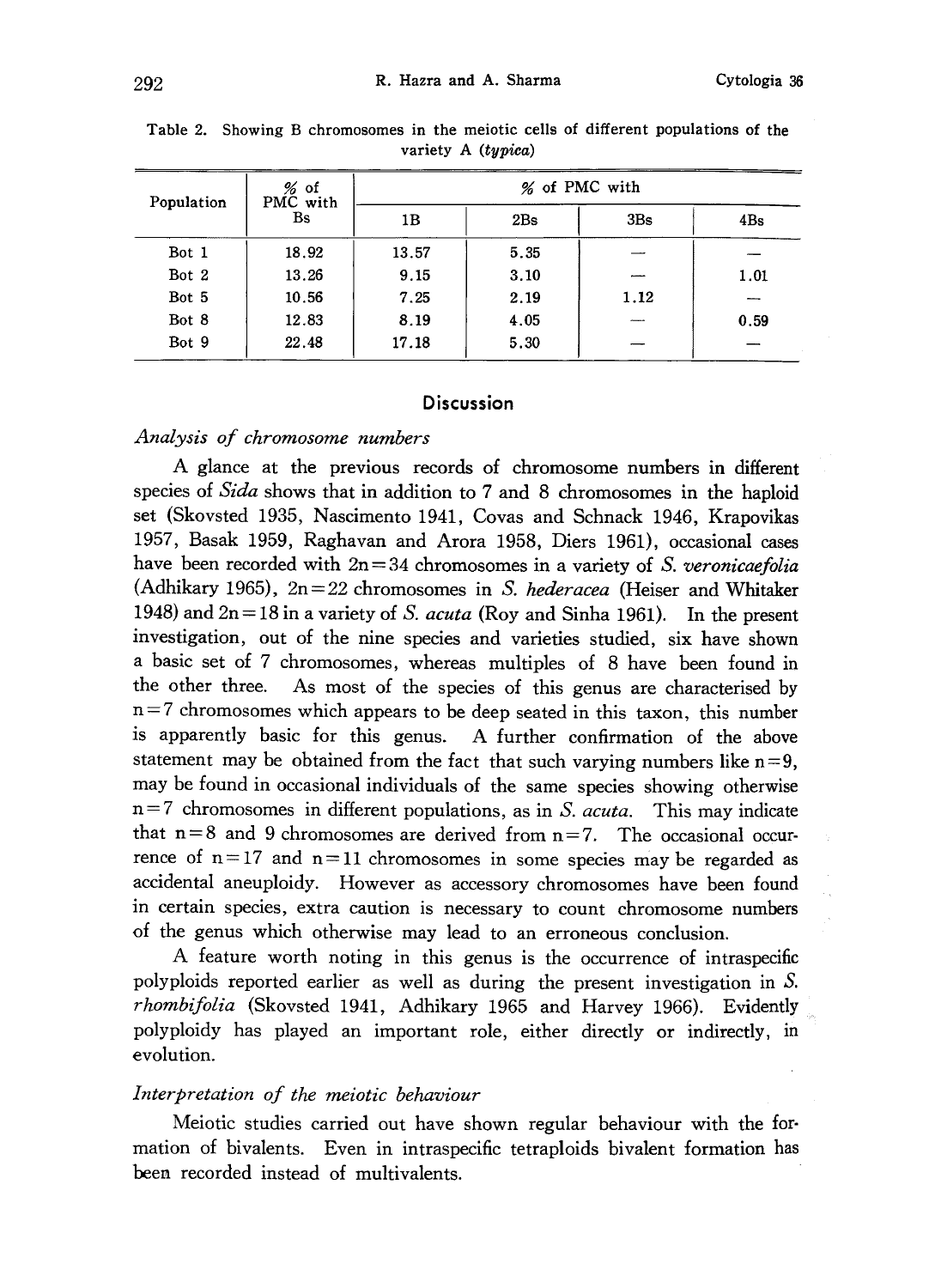The short size of the chromosomes as well as other genic factors , specially the genes controlling the formation of chiasma (Riley and Law 1965) , may possibly stand against the formation of multivalents even in an autotetraploid. Different views (vide Stebbins 1947), as is well known , are on record in this regard. On the other hand, even in an intraspecific tetraploid, cryptic structural alterations in certain members of the duplicate chromosomes may prevent a typical multivalent formation. The evidence of such alterations is borne out also by certain minute morphological differences in the phenotypes in addition to giganticism in certain characters, between the tetraploids and diploids within the species. It may therefore be presumed that in addition to tetraploidy cryptic structural changes too have been an important factor in evolution of intraspecific varieties.

# Data on the karyotype, histogram and their implications

A detailed karyotype analysis has been performed on all species of Sida investigated here. Heavy cytoplasmic contents and small size of the chromo somes presented much difficulty in their analysis. After several trials improved methods had to be adopted which yielded successful results. Inspite of variation in chromosome numbers, the karyotypes of all the species indicate a common general pattern in their morphology, proving that they form a homogeneous assemblage originating from a single basic set as suggested here. The chromosomes, in general, are graded, being mostly medium to short in size and the constrictions are either median or submedian in position. How ever, each species or variety shows certain minute chromosomal differences from allied taxa, suggesting its distinct status. This is a further indication of the fact that structural rearrangements have also been important factors in evolution. As each variety has a distinct phenotype of its own, such minor differences in their karyotypes may suggest that such structural alter ations have been associated with changes in phenotypic characters as well.

The homogeneity of the genus Sida is further borne out in the study of the histogram of the total chromatin length of the different species and varieties. The total chromatin length, excepting slight variations, is very similar. The increase or decrease in chromosome number is also reflected in the increase or decrease in their length in the histogram.

The individual chromosome size does not show any reduction even in intraspecific polyploids. Diminution of individual chromosomes, along with an increase in chromosome number , has been found to be an associated feature in the evolution of several taxa (Stebbins 1951, Sharma and Sharma 1959) for which different theories have been suggested. However, opposite cases are on record where no such diminution is involved. The genus Sida too is an example where polyploidy in speciation has not been associated with diminution in chromosome size.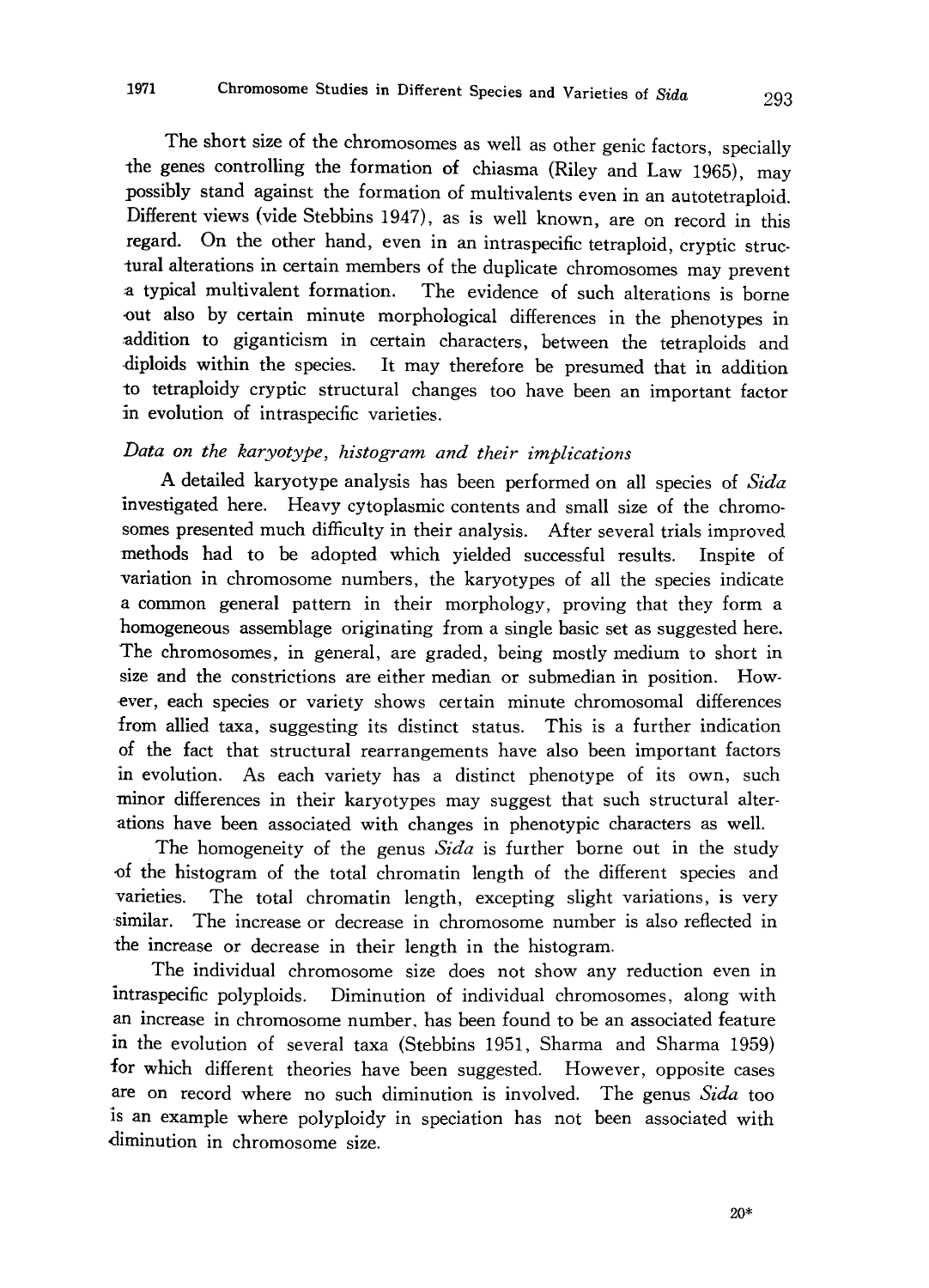## Accessory chromosomes in S. rhombifolia

Skovsted in 1941 reported the occurrence of accessory chromosomes in diploid individuals of S. rhombifolia, whereas in tetraploids they were found to be absent. In the present investigation, where different varieties of S. rhombifolia have been collected from various localities, interesting data could be gathered on the accessory chromosomes. Moreover a detailed analysis of the behaviour of the accessories and their morphology and chemical nature has been worked out.

The varieties of S. rhombifolia collected from different areas, have distinct phenotypic differences. Of these three are diploids and two tetraploids. Out of them again, accessory chromosomes have been found in one of the varieties.

It is often stated that diploids show more frequent occurrence of acces sories as compared to tetraploids (Müntzing 1967, Sharma and Aiyangar 1961 and Darlington 1956). In S. rhombifolia Skovsted (1941) too did not find any accessory chromosomes in the tetraploids. On the other hand, in the present observations accessory chromosomes have been found only in the tetraploids. Such constant presence in a population with distinct phenotypic characters indicates some selective advantage being conferred by the accessories in those individuals and as such they exist in that population. On the basis of previous and present records apparently at least in S. rhombifolia the presence of accessories is not dependent on its ploidy level.

The accessory chromosomes, noted in S. rhombifolia, were found to possess either a median centromere or an indistinguishable centromere. That the apparently acentric ones are in fact centric, is proved by their regular maintenance in the cells. Extremely small size of these accessories did not possibly permit resolution of the centromere even if present. Their irregular separation and variability in number confirm their accessory nature.

With regard to their chemical nature, they are Feulgen positive in metaphase. It does not preclude the possibility of their being heterochromatic in nature, as often heterochromatic segments remain condensed throughout the divisional cycle (Vanderlyn 1949). However, as the staining of the segments could not be followed in the metabolic stage, their heterochromatic behaviour could not be fully ascertained.

That the accessory chromosomes, even within an individual, undergo certain screening is evidenced by the higher frequency of such accessories in somatic cells than in germinal line. Evidently an increased number of accessory chromosomes, resulting into a change of equilibrium thus affecting the germ cells, is avoided by selection of cells entering into the germinal line.

With regard to the origin of accessories different theories have so far been proposed (Müntzing 1949 and 1959, Battaglia 1963, 1964 a, b). In S. *rhombifolia* though it is not possible to ascertain precisely the mode of origin, the behaviour of chromosomes may give a clue in this direction. In the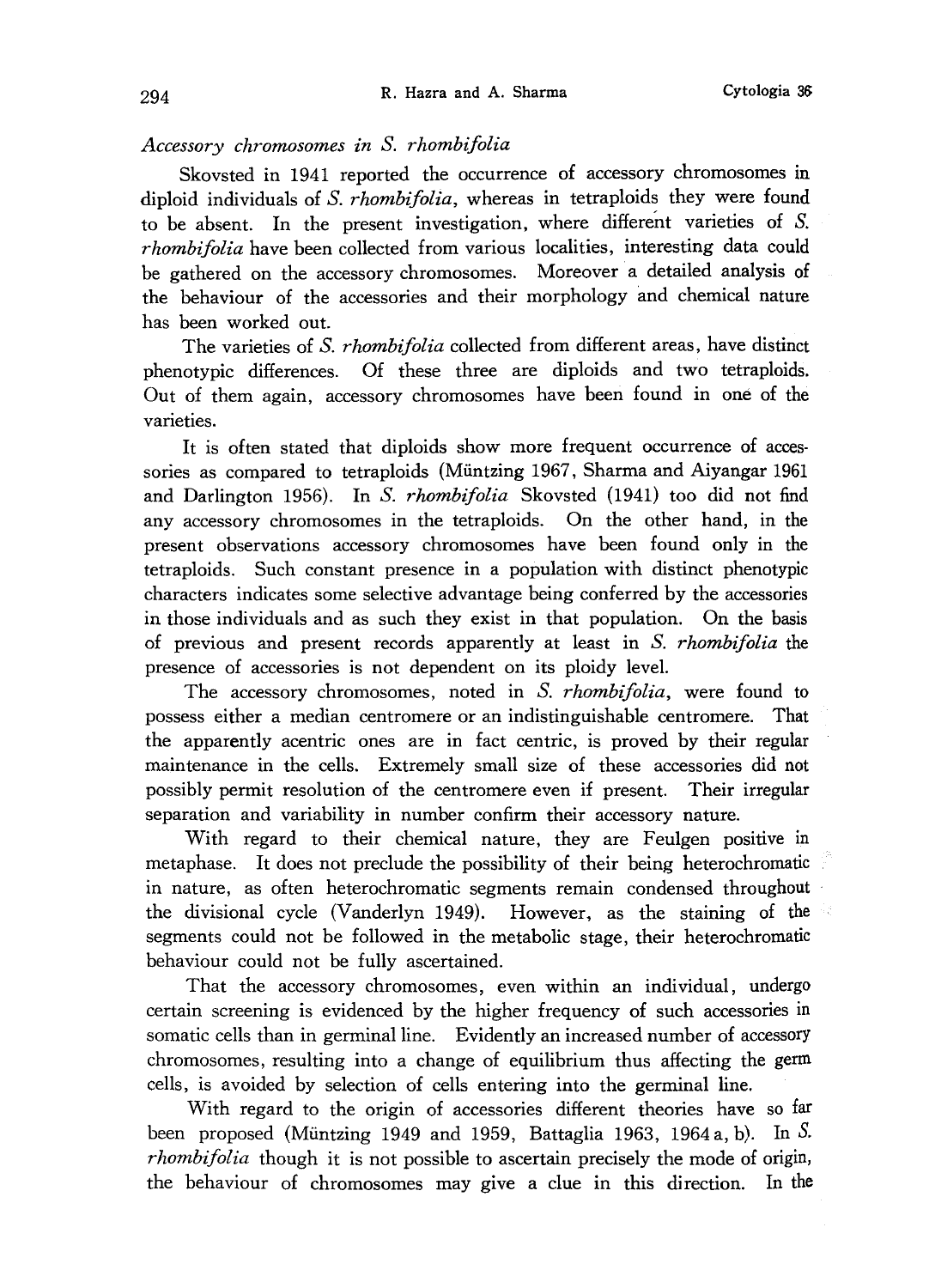variety typica occasional cells have been recorded with octaploid constitution. It may be suggested that an increase in chromosome constitution may often prove to be not beneficial to the individual. In such cases a gradual loss of function of some of the extra chromosomes and often heterochromatization may lead to the origin of accessories. Even though originating in a high polyploid individual, the accessories may be retained in lower polyploid and diploid progeny of such individuals. The suggestion however requires confir mation through planned experimental approach involving induction of high polyploidy in S. rhombifolia and observations of the fate of the additional genomes.

The existence of accessories as well as the presence of diploids and tetraploids in S. rhombifolia are of special interest. The medicinal importance of S. rhombifolia is well established. It needs to be seen whether these different varieties have differential content of the medicinal principle. Such an investigation should also be planned along with the study of response of the different varieties to varied environmental conditions. This may lead to a particular type, genotypically and phenotypically distinct, growing under the specific environmental conditions and leading to the optimum production of the medicinal principle.

## Summary

Detailed cytological studies have been carried out on nine species and varieties under the genus Sida. Some varieties of S. rhombifolia showed the presence of accessory chromosomes and so populations of these varieties from different ecological habitats were collected. Paradichlorobenzene and aesculin were found to be the most effective pretreating chemicals in studying their somatic chromosomes. The chromosome numbers reveal that polyploidy, both inter- and intraspecific, has played a role in evolution in the genus, in addition to aneuploidy. Of the different basic numbers  $(n=7, 8, 9)$  7 is found to be deep seated.

In addition to polyploidy, structural rearrangements of chromosomes have been observed in all cases showing their prominent role in speciation within this genus. Moreover, regular bivalent formation even in intraspecific tetra ploids suggests structural changes during evolution. However homogeneity of the genus as a whole is indicated in the general pattern of the karyotypes of different species and varieties and also in the similarity in their total chromatin length. Within this genus at least polyploidy in speciation has not been associated with diminution in chromosome size.

The constant presence of accessory chromosomes in a phenotypically distinct population of S. *rhombifolia*, indicates some selective advantage. Regarding the origin of accessory chromosomes, it has been suggested that some of the extra chromosomes of high polyploid cells which are often found in the individuals bearing accessories, may lose their function and undergo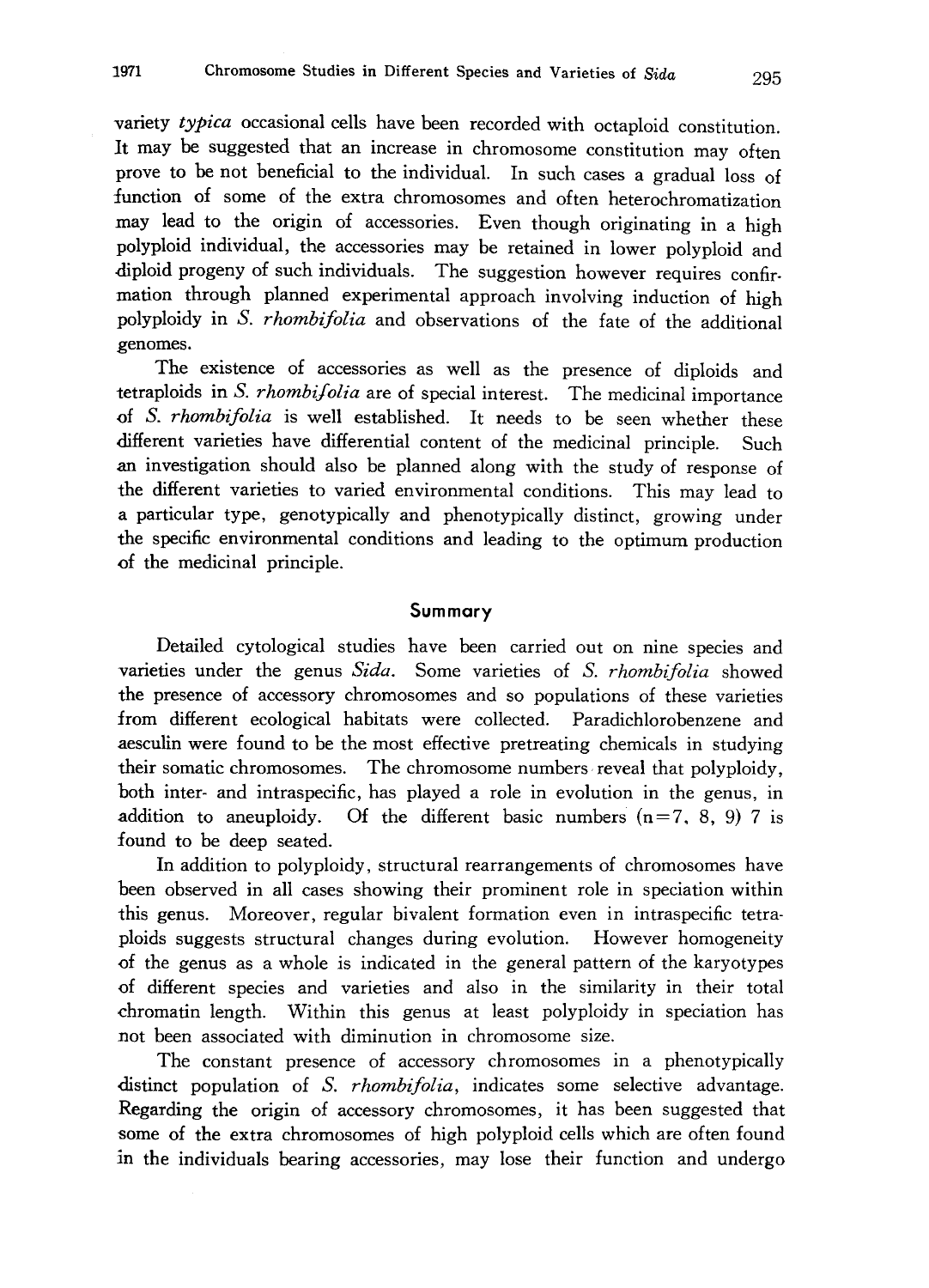heterochromatinization and as such are transformed into accessory ones.

#### Acknowledgments

The authors would like to express their deep gratitude to Prof. A. K. Sharma, Head of the Department of Botany, University of Calcutta for suggestions, encouragement and facilities provided during the course of the investigation.

#### References

- Adhikary, A. K. 1965. Cytotaxonomical studies in some species Sida (Malvaceae). Trans. Bose Res. Inst. 26: 59-83.
- Basak, S. L. 1959. Diploid chromosome numbers of two wild plants. Curr. Sci. 23: 130.
- Battaglia, E. 1963. Una mutazione con B-cromosomi  $(2n=14+3B)$  in Scilla autumnalis L. (Liliaceae). Caryologia 16: 609-618.
- 1964a. Cytogenetics of B chromosomes. Caryologia 17: 245-299.
- $-$  1964b. Un secondo di B-cromosomi (2n=14+6-8B) in Scilla autumnalis L. (Liliaceae) proveniente dalla Palestina. Caryologia 17: 65-76.
- Chaudhuri, M., Charkraborty, D. P. and Sharma, A. K. 1962. Isopsoralene and its use in karyotype analysis. Stain Techn. 37: 95-97.
- Chopra, R. N. 1933. Indigenous Drugs of India. The Art Press, Calcutta.
- -, Nayar, S. L. and Chopra, I. C. 1956. Glossary of Indian Medicinal Plants. Council of Scientific and Industrial Research, New Delhi.
- Covas, G. and Schnack, B. 1946. Rev. argent. Agron., 13: 153. (taken from Chromosome Atlas of Flowering Plants, by C. D. Darlington and A. P. Wylie, 1955, George Allen and Unwin Ltd., London).
- Darlington, C. D. 1956. Natural populations and the breakdown of classical genetics. Proc. Roy. Soc. B 145: 350-364.
- Diers, L. 1961. Der Anteil an Polyploiden in den Vegetationsgurteln der West Kordillere Perus. Zeits. Bot. 49: 437-438.
- Harvey, M. J. 1966. IOPB Chromosome Number Reports VII. Taxon 15: 155-163.
- Heiser, C. B. and Whitaker, T. W. 1948. Chromosome number, polyploidy and growth habit in California weeds. Amer. J. Bot. 35: 179-186.
- Hooker, J. D. 1872. Flora of British India, Vol. 1. L. Reeve and Co., London.
- Kirtikar, K. R. and Basu, B. D. 1918. Indian Medicinal Plants. Vol. I. Lalit Mohan Basu, Allahabad, India.
- Krapovikas, A. 1957. Numeros cromosomics de Malvaceas Americans de la tribu Malveae. Rev. Agron. Noroeste Arg. 2: 245-260.
- Müntzing, A. 1949. Accessory chromosomes in Secale and Poa. Proc. 8th Internat. Congr. of Genetics. Hereditas (Lund) Suppl.: 402-411.
- 1959. A new category of chromosomes. Xth Internat. Congr. of Genetics, Canada, 453-467.
- 1967. Genetics: Basic and Applied. LTs Forlag. Stockholm, Sweden.
- Nascimento, A. C. 1941. Bol. Soc. Brasil. Agron., 4: 67. (taken from Chromosome Atlas of Flowering Plants, by C. D. Darlington and A. P. Wylie, 1955, George Allen and Unwin Ltd., London).
- Prain, D. 1903. Bengal Plants. Vol. I. Botanical Survey of India Publ., Calcutta.
- Raghavan, R. S. and Arora, C. M. 1958. Chromosome numbers in Indian medicinal plants. II. Proc. Ind. Acad. Sci. A47: 352-358.
- Riley, R. and Law, C. N. 1965. Genetic variation in chromosome pairing. Adv. in Genetics 13: 57-114.